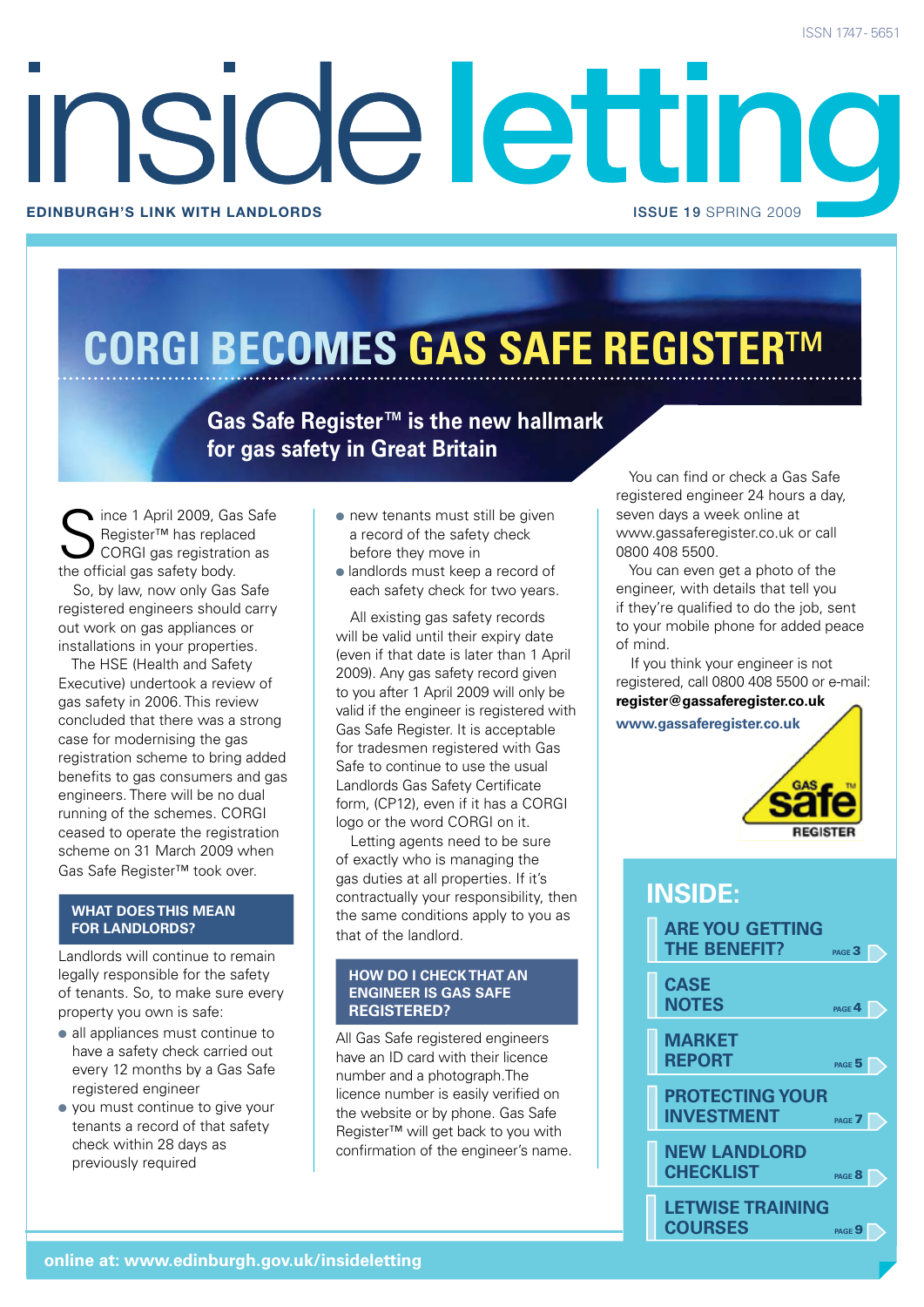## **welcome**

#### Welcome to the Spring edition of *Inside Letting*

Inside Letting always strives to help landlords navigate the world of property letting and this edition is no exception. On page 8 you will find our brand new Landlord Checklist. This has been created in conjunction with landlords and letting agents and will provide a useful tool for both new and experienced landlords and agents. Why not compare your practices to the checklist?

Our cover story tells you what you need to know about changes to the gas registration scheme. This essential information will help you ensure that you are on the right side of gas safety legislation and can continue to provide safe properties for your tenants.

**Lindsay Souter Editor**

the current market in Edinburgh (page 3) and tips on how you can protect your investment by taking a proactive approach to maintaining the property you let (pages 6 and 7). Inside this issue you should find

We also bring you information about

a leaflet from Digital UK, who are coordinating the nation switch to digital television. Edinburgh's switch over will take place in April/June 2010.

For more information, please visit the Digital UK website at www.digitaluk.co.uk/propertymanagers As ever, I welcome your comments and feedback at **insideletting@edinburgh.gov.uk**

#### **New Eviction Requirements**

**Since 1 April 2009 all landlords now have a duty to inform the local authority when court proceedings are raised to evict a tenant.**



The purpose of the new duty introduced under Section 11 of the Homelessness etc (Scotland) Act 2003 is to give local authorities an early indication that a household in their area may be at risk of homelessness due to eviction or repossession. This provides local authorities with an opportunity to offer advice on housing options.

 Landlords are not required to notify the local authority at the point when a notice is served to end a tenancy. However, if a tenant does not leave a property on or before the date on the notice, the landlord should raise an eviction action if they want to recover possession of the property.

 It is at this point that the landlord or his solicitor must notify the local authority that court proceedings are being raised against the tenant. The notification form that should be sent to the Council can be found on the letwise webpages at www.edinburgh.gov.uk/letwise

 E-mail the notification form to **housing.section11@edinburgh.gov.uk** or send the form by post to:

**Section 11 Notification The City of Edinburgh Council Business Centre C.2, Waverley Court 4 East Market Street, Edinburgh EH8 8BG Tel: 0131 529 7200**



Inside Letting is published by The City of Edinburgh Council. Please contact:

**Lindsay Souter, The City of Edinburgh Council Chesser House, 500 Gorgie Road Edinburgh EH11 3YJ Tel: 0131 529 7454**

All rights reserved. Material contained in this publication may not be reproduced, in whole or in part, without prior permission of the City of Edinburgh Council (OR OTHER COPYRIGHT OWNERS). Whilst every effort is made to ensure that the information given herein is accurate, no legal responsibility is accepted for any errors, omissions or misleading statements.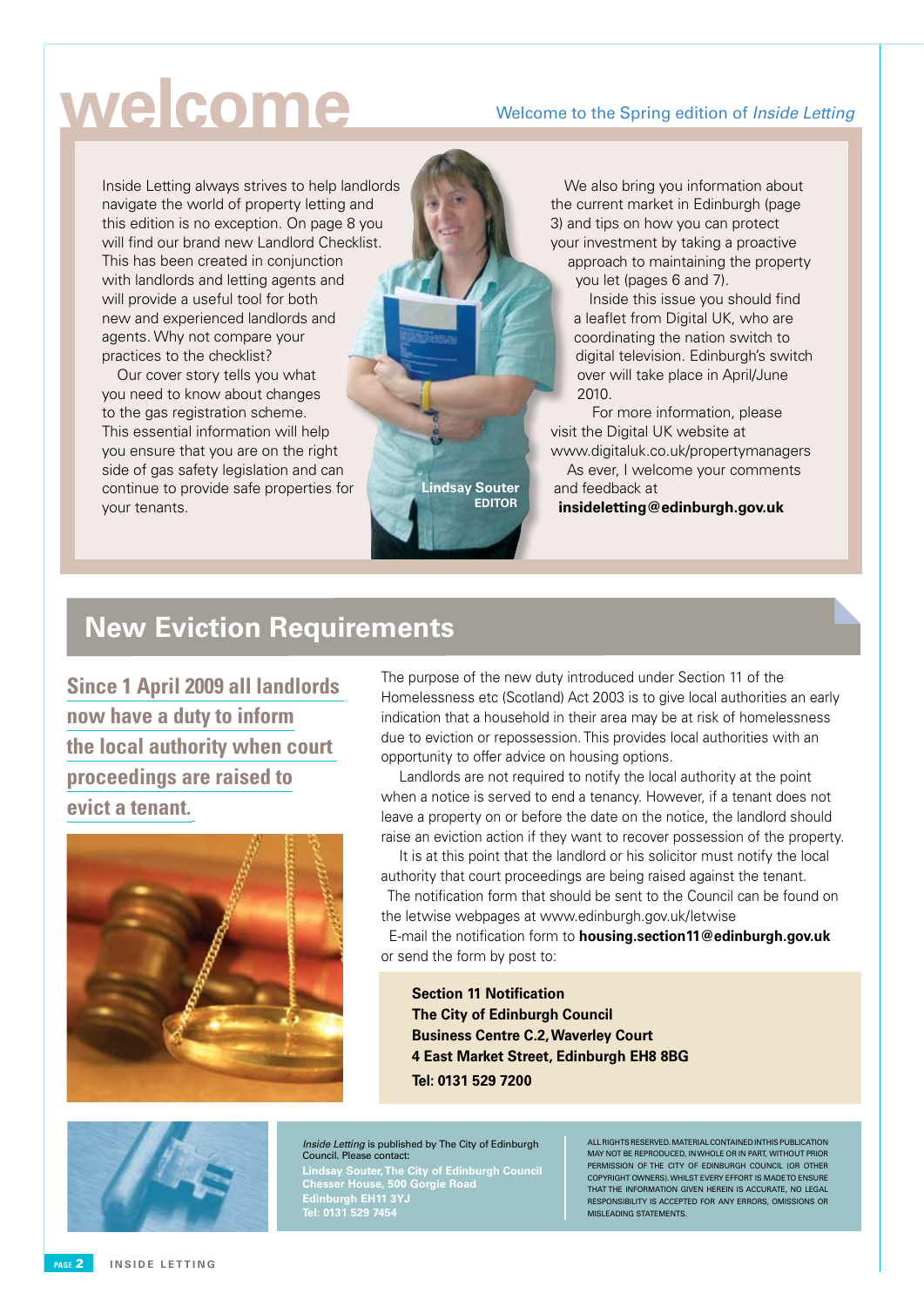### **Are you getting the benefit?** OTHER ISSUES

**ALAN SINCLAIR, Revenues and Benefits manager explains what you need to know about Local Housing Allowance, the person centred method of paying private tenants housing benefit.**

#### **What is LHA?**

Local Housing Allowance (LHA) is the system used to calculate Housing Benefit for tenants renting accommodation from a private landlord. It was introduced nationally on 7 April 2008, although in Edinburgh the LHA system has been in use since early 2004.

The main change from the old housing benefit system is that LHA payments are normally made directly to the tenant who is responsible for paying the rent themselves.

#### **How is LHA calculated?**

It is based on the tenant's family composition. The LHA rate is calculated by assessing the number of bedrooms a claimant is entitled to, taking into account the age and sex of those people living with the claimant.

Tenants and landlords can use the room calculator at http://www. edinburgh.gov.uk/internet/housing/ rents\_and\_benefits/local\_housing allowance/rooms.html to work out a tenant's room entitlement.

#### **How are the LHA rates calculated?**

Each month the LHA rate is calculated by the Rent Service for the Edinburgh area and is based on the average local rental figure depending on the size of the property. This ensures that the rate reflects the market and that half of the rental properties in the area are affordable to someone receiving LHA.

#### **How does a tenant qualify for LHA?**

To be eligible there has to be a rent liability. Tenants who are occupying property in lieu of providing a service would not be eligible for LHA.

Claimants can be unemployed, sick, elderly or those who are in work. People who apply for LHA are also automatically assessed for Council Tax benefit. Tenants who have more than £16,000 of capital (including savings or shares) will not qualify for LHA.



#### **What can a landlord do to help with the application process?**

As there will be no eligibility for LHA without proof of a rent liability, tenants will need a complete copy of their lease or occupancy agreement (not just the AT5!). If your tenant has asked for a copy of a lease or occupancy agreement give them the copy as soon as possible. Tenants cannot be charged for the drawing up or execution of a lease, but you can charge for providing a second copy if the tenant asks for this.

#### **What can landlords do to help themselves?**

As LHA is paid directly to the tenant, landlords may never know if their tenant has applied for benefit. Revenues and Benefits staff cannot discuss claims with third parties. If your tenant has signed a mandate (available for download from the letwise website) allowing you to discuss their housing benefit claim with Revenues and Benefits, you may be contacted regarding the claim. If this happens, provide the information that you are asked for as this will speed up the process.

#### **How long will the process take?**

Claims should be processed in 28 days. Delays to claims are caused by forms not being completed, the supporting information that was asked for not being supplied and claimants not responding to requests for further information.

#### **When is benefit paid?**

Benefit is paid monthly in arrears to the tenant usually in the form of a BACS payment or a crossed cheque. Landlords may consider altering rent due dates to allow payments to clear. Deposits are not payable through the LHA system.

#### **Arrears**

If the tenant is a month in arrears, landlords should contact Revenues and Benefits who will investigate. They will not discuss the claim with landlords unless they have been supplied with a signed mandate. This may result in direct payment to the landlord. A tenant not paying rent with their LHA is not committing fraud, they are in rent arrears. Benefit fraud is claiming money you are not entitled to. Revenues and Benefits will not repay benefit to a landlord that has already been paid out.

Landlords often worry that Revenues and Benefits will be able to reclaim money from the landlord that has been overpaid. Where the tenant has been falsely claiming LHA, but the landlord could not reasonably be expected to know this, the landlord will not be pursued.

#### **Claim refused**

If the tenant's claim has been refused they can appeal. The staff at the Advice Shop can help with this. However, if the arrears are growing, landlords may have to consider serving notice.

Letwise assist with advice on serving notice. Ground 8 (three months' rent arrears) can be defended if the arrears are wholly the fault of Revenues and Benefits.

#### **Sale and rent back** (property previously owned by the tenant)

Generally speaking LHA will not be paid to tenants who, in the preceding five years, owned the property they are living in. However, it may be possible for a tenant to receive LHA in these circumstances if sale and rent back was the last resort for the property owner. Anyone in this situation should get specialist money/debt advice.

To see the rates and for more online information about LHA go to https://benefitsonline.edinburgh.gov.uk https://lha-direct.therentservice.gov.uk

#### **For debt advice**

Advice Shop, 85-87 South Bridge Edinburgh EH1 1HN Tel: 0131 225 1255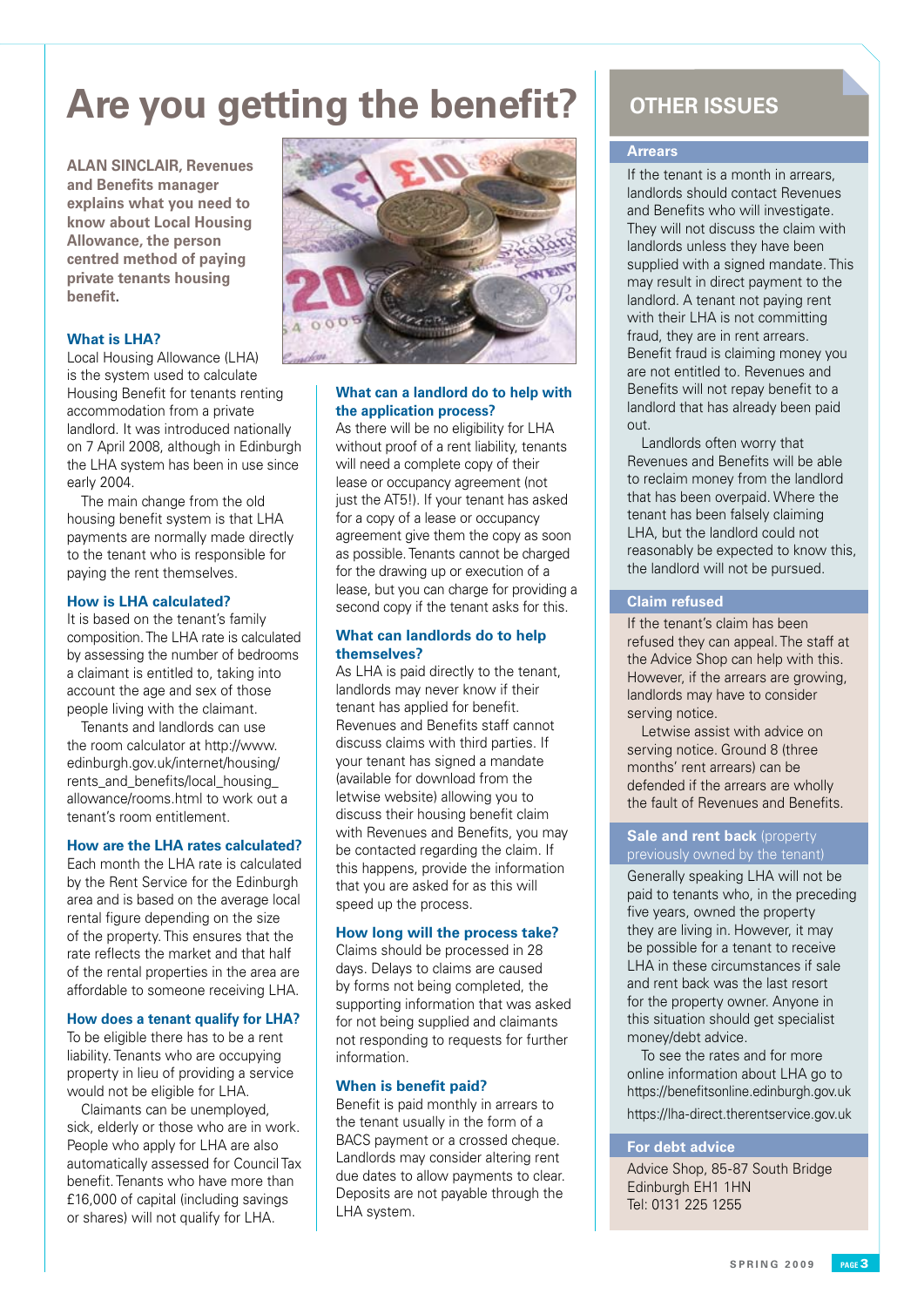## **Guarantor Agreements CASE NOTES:**



RUTH JOHNSTON of TC Young Solicitors discusses guarantor agreements

**In the current economic climate, more and more landlords are seeking ways in which to maximise rental income and ensure payments are received on an ongoing basis. For some, this may mean obtaining costly insurance. However, others prefer to acquire the protection afforded by a guarantor.**

It is possible for a landlord to require the services of a guarantor in particular to ensure rent is paid in circumstances where the tenant defaults. The landlord and the guarantor will enter into a written agreement whereby the guarantor agrees to pay the landlord the rent if the tenant defaults, and may also agree to pay the landlord any losses, expenses or damages incurred where the tenant fails to carry out his obligations under the lease. This could include for example the cost of any repairs which are required as a result of the tenant's negligence.

The agreement should explicitly state that it will remain in place until such time as the agreement between the landlord and tenant is terminated thus ensuring the landlord is protected throughout the life of the tenancy and not simply the initial term.

The guarantee agreement is supplemental to a Tenancy Agreement and can either be drawn up at the same time as the Tenancy Agreement or at a later date, after the tenancy period has commenced. The

guarantor, however, should be fully briefed as to the terms of the Tenancy Agreement before signing the guarantee agreement and should be advised to take independent legal advice as to its terms. It is essential that the guarantor understands what obligations the tenant has under the Tenancy Agreement and what costs may arise as a result of any breach.

It may be that the guarantor will wish to specify exactly what losses will be guaranteed in terms of the Tenancy Agreement. He may also seek to put a limit on his or her liability to ensure such costs do not spiral out of control. This will be a matter of agreement between the landlord and the guarantor.

The landlord may also wish to carry out the necessary checks on the guarantor to gauge whether or not he or she would be financially able to make the payments in the event that the tenant defaults.

So what action can be taken if the tenant defaults on his or her payments? The guarantor should be approached at this stage and asked to make payment of any outstanding sums if the tenant is unable or refuses to do so. However if the guarantor fails in this responsibility, the landlord then has the option of raising a court action for payment of the debt against either the tenant or the guarantor. This offers the landlord an extra level of protection in the event that payments are not forthcoming.

**To obtain a copy of our model guarantor agreement visit the Letwise website at www.edinburgh.gov.uk/letwise or contact the team on 0131 529 7454.**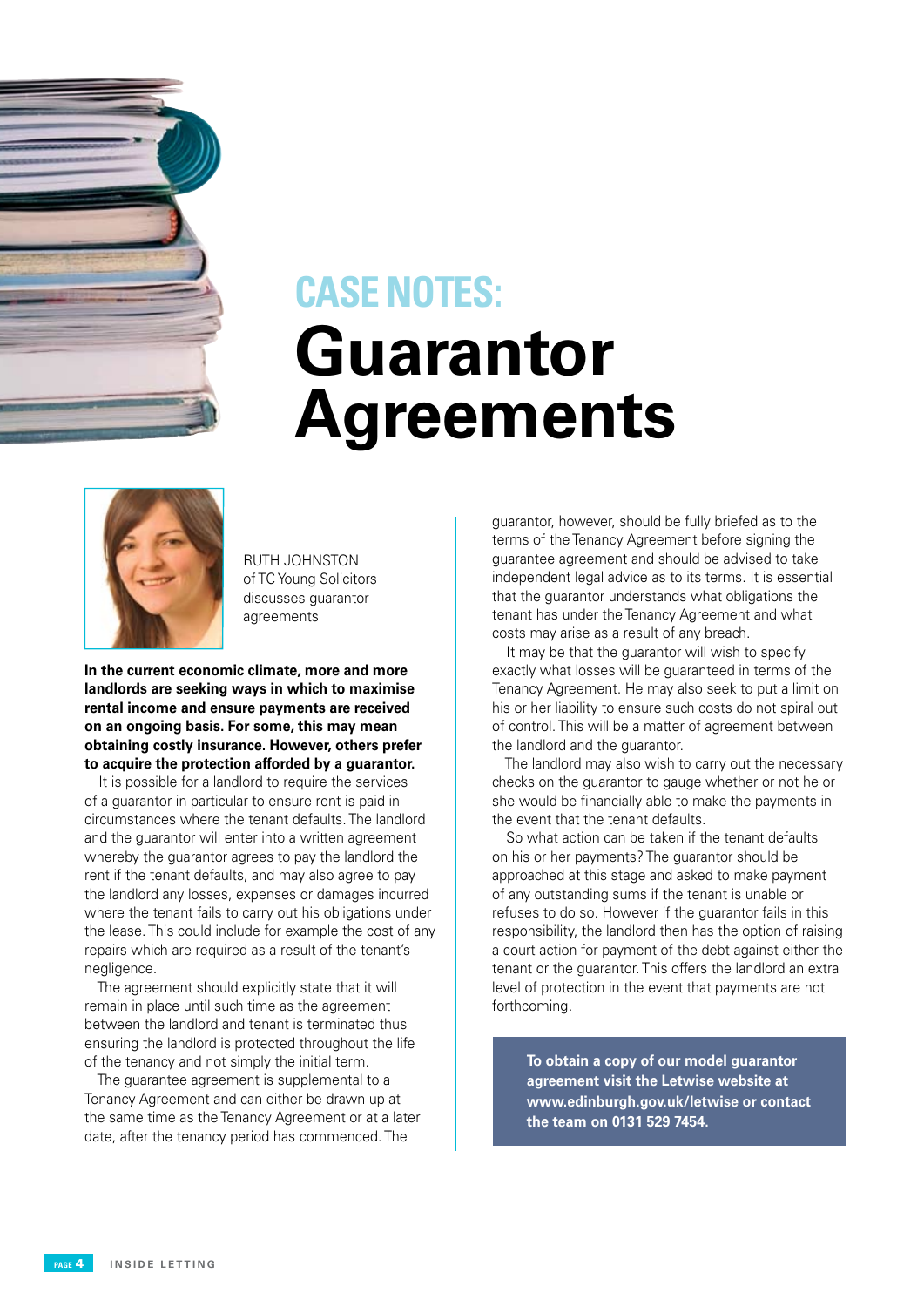## **Market Report**

The number of house sales has collapsed everywhere across the UK including Edinburgh, however prices in the capital have remained high according to the Council's Strategy and Investment Team.

A comparison of the most recent prices available from the Registers of Scotland and the Land Registry in England and Wales shows that average prices in Edinburgh fell by less than half a percent between August to October 2007 and August to October 2008.

At the same time prices fell between three percent and seven percent in London, Manchester,

Birmingham and Liverpool. This means that, during a difficult year, Edinburgh out performed major cities in England as well as every city in Scotland. This prompted Nationwide to name Edinburgh as one of the five areas least effected by the housing slump in their review of 2008.

Looking at the most recent data on the second hand property market shows that house prices have continued to stand up well as we have entered 2009. The average house price fell by just over one percent in Edinburgh in the year to January 2009.

The devil is always in the detail and digging deeper in the statistics reveals

|                      | <b>Properties</b><br>sold | <b>Average Sales Price</b> |          |          |          |
|----------------------|---------------------------|----------------------------|----------|----------|----------|
|                      |                           | 1 bed                      | 2 beds   | 3 beds   | All      |
| Jan 06               | 411                       | £107,302                   | £145,762 | £205,080 | £164,922 |
| Jan 07               | 398                       | £130,827                   | £163,487 | £233,149 | £192,607 |
| Jan 08               | 425                       | £134,146                   | £181,283 | £262,518 | £200,722 |
| Jan 09               | 277                       | £119,562                   | £170,661 | £265,096 | £198,267 |
| Change<br>2008 to 09 | $-34.9%$                  | $-10.9%$                   | $-5.9\%$ | $+1.0%$  | $-1.2%$  |

**Edinburgh has been remarkably resilient to the property price crash that has swept the rest of the UK over the past year.** 

> more variation in price changes. As would be expected properties that are usually targeted by first-time buyers have fallen in value the most. The average price of a one bedroom property fell by 11 percent over the year while the cheapest one and two bedroom properties have fallen by as much as 15 percent. At the same time the average price for three bedroom properties actually recorded a small increase.

> Landlords concerned by newspaper headlines of falling house prices should remember that investing in property is a medium to long term investment and that the majority of people that invested in housing two or three years ago will still have made a profit.

> The statistics show that an investor that bought an average property in Edinburgh in January 2006 and selling in January 2009 could still have made a profit of over £33,000 or 20 percent. Had the same investor bought an average three bedroom property, they could have made a profit of over £60,000 or 29 percent.

To see current housing statistics from our Strategy and Investment Team go to www.edinburgh.gov.uk/ internet/housing



**Properties sold and average price in Edinburgh** (source ESPC)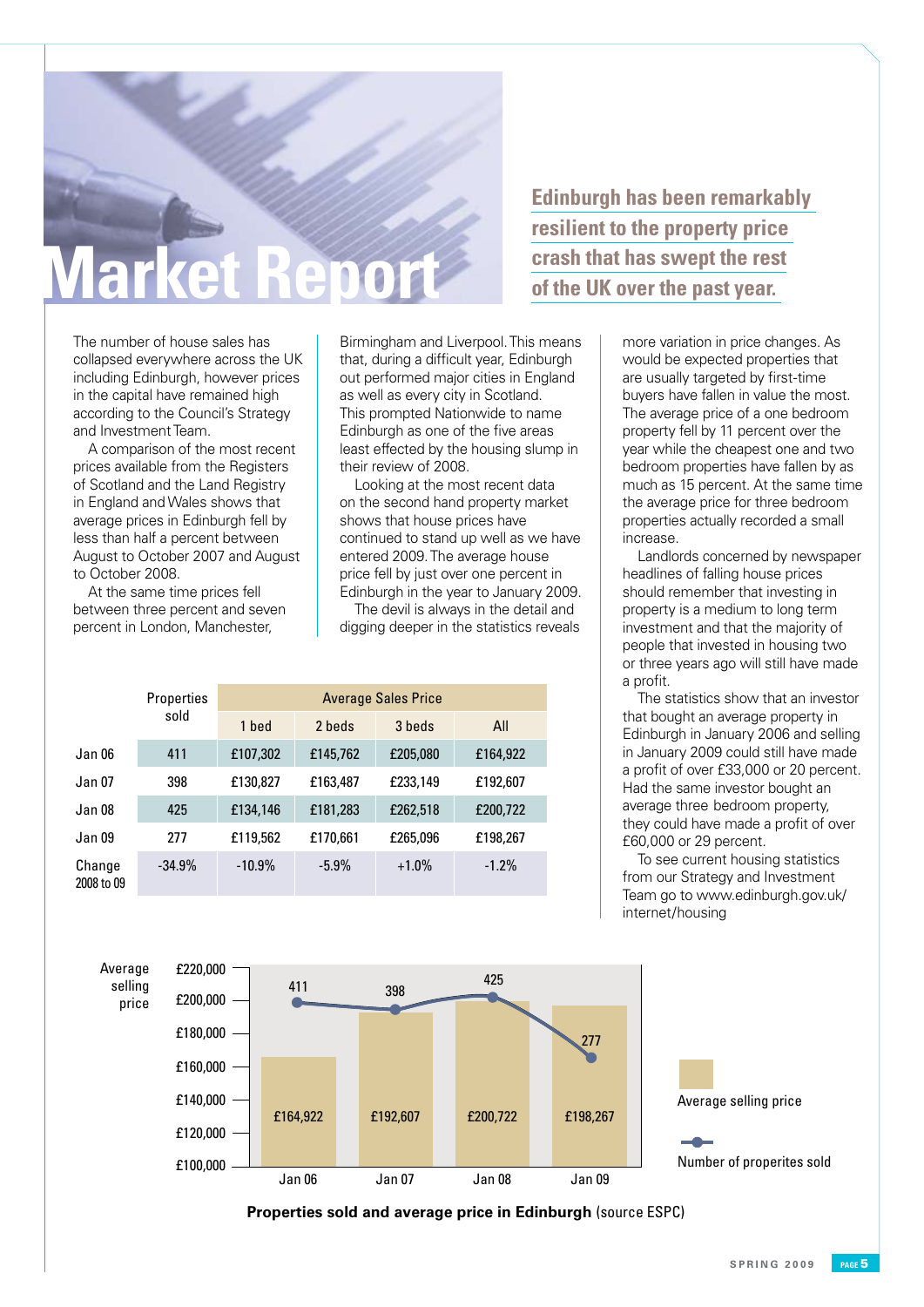

# **Protecting**

**"Most problems originate from the part of the building least seen by the residents – the roof. The roof endures every kind of weather throughout the year and is possibly the single most expensive item to keep in good repair.**

**Loose or broken slates and blocked gutters not only cause inconvenience to top floor occupants, but water penetration into the fabric of the building can lead to outbreaks of rot that may eventually weaken the whole structure of the tenement. A regular programme of maintenance work is essential; clear gutters and down pipes, check any slipped or cracked slates, check the cupola for slipped or cracked glazing, make sure aerials are firmly fixed and cables are tidied away."**

Charlie Madden, Surveyor, Edinburgh Stair Partnership

**"Our philosophy when dealing with maintenance is to attend to small problems quickly; this prevents them becoming large expensive repairs. The landlords benefit from lower maintenance costs and higher capital growth. Tenants are more likely to rent a well maintained property.**

 **The Edinburgh Stair Partnership has been a real bonus to Steyn Lettings. ESP landlords benefit from communal repairs being organised quickly and efficiently."**

Denise Steyn of Steyn, Lettings – ELA Member

#### **THE COUNCIL'S SERVICES**

The Council offers a range of services to provide advice and assistance to owners in dealing with repair and maintenance issues. Seek out the right advice and common repairs can be less challenging than you might think.

#### **Edinburgh Stair Partnership**

Edinburgh Stair Partnership is a property management service specialising in traditional tenements. Once all owners have agreed to join the service and paid the joining fee, a surveyor will carry out an inspection of the property and produce a report on the condition of the common parts of the building along with recommendations on what repairs should be carried out. ESP will also oversee any works that the owners want to go ahead with.

For further information phone 0131 529 7234 or e-mail:

#### **esp@edinburgh.gov.uk**

or visit www.edinburgh.gov.uk/esp

#### **Homeworks**

The Council's homeworks team provides a wide range of practical advice to help owners understand their rights and responsibilities and how to deal with repairs and maintenance. Homeworks can help with issues like:

- $\bullet$  organising a common repair
- understanding what common elements of the building you're responsible for
- how the Tenements (Scotland) Act 2004 affects owners
- advice on finding a reputable tradesman
- **.** setting up Owners' Associations.

To find out more, contact homeworks on 0131 529 7597 or by e-mail:

#### **homeworks@edinburgh.gov.uk**

Alternatively, you can visit the website at www.edinburgh.gov.uk/homeworks

#### **Stair Cleaning**

Keeping common areas such as the stair in good order can help promote a good attitude towards general maintenance, as well as offering an important first impression to potential tenants.

For a set yearly charge, the Council's Stair Cleaning Service can provide a regular clean for your stair when a majority of owners agree to sign up.

Approved contractors will provide a service tailored to your tenement's needs and can also offer special clean packages.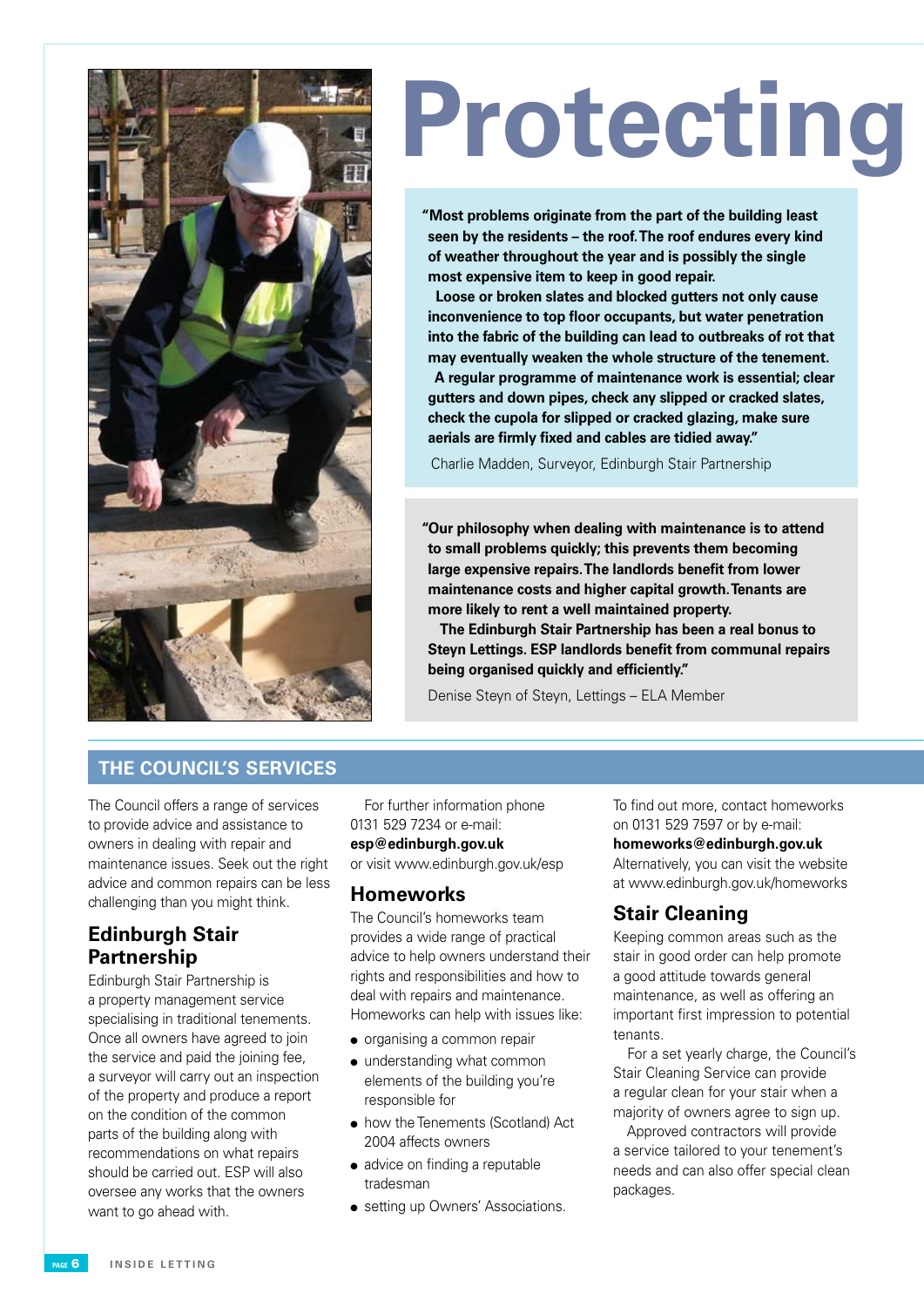# **Protecting your investment**

#### **YOUR BUILDING – YOUR RESPONSIBILITY**

**As a landlord or agent, you spend a lot of time and effort ensuring the property you let is well furnished and that the internal elements are in a good state of repair in order to compete in Edinburgh's growing rental market. But if you overlook the condition of the building itself, you may be faced with heavy bills that eat into the value of your property.**

All buildings need a regime of regular maintenance to ensure that minor snags don't grow into major costly repairs. As much of Edinburgh's rented accommodation is in traditional tenements, this can be a particularly important issue for landlords.

Common repairs can be difficult to organise. Finding out what work needs done, reaching agreement with neighbours, managing payments and making sure you employ reliable tradesman can be very challenging. Regardless of this, it is essential that all owners take responsibility for looking after their building, either by organising the work themselves or appointing a property manager.

Security should also be a key consideration for owners in a tenement. The simple installation of a good quality door entry system improves the security of your property and will help cut out vandalism and unwelcome guests in your stair.

Some owner occupiers have the perception that landlords don't want to participate in common repairs and maintenance. The Council's experience is that many landlords are actually keen to get involved and, in fact, are well placed to take the lead.

Others, however, do take a less responsible approach leading to further deterioration in both the condition of the building, and relationships with neighbours. Keeping in touch with your fellow owners and making sure they know how to contact you to discuss any repairs that need to be attended to is an important element of being a responsible landlord.

For further information see www.edinburgh.gov.uk/staircleaning or call 0131 529 7827.

#### **Property Conservation**

The Council's Property Conservation Section can also be contacted regarding building defects. If required, they can serve Statutory Repair Notices that will advise owners of defects on their property giving them the opportunity to have these privately arranged.

If the owners are unable to arrange the works, and if requested, Property Conservation can arrange the necessary works and recover costs individually from liable owners.

If the matter is of an emergency nature (eg choked drains or falling masonry), Property Conservation can immediately carry out any necessary

repairs in the interests of Public Safety utilising statutory powers.

You can phone Property Conservation on 0131 529 4902/4594 or e-mail: **property.conservation@ edinburgh.gov.uk**

In an emergency outwith normal working hours you can contact the Council's call-centre on 0131 200 2000 who will arrange for an on-call officer to attend. This is a 24/7 service.

#### **Public Health**

Public Health can assist with environmental issues such as excessive rubbish that may pose a health and safety risk, and emergency water ingress between flats. Contact Public Health on 0131 529 3030 or outside office hours on 0131 200 2000.

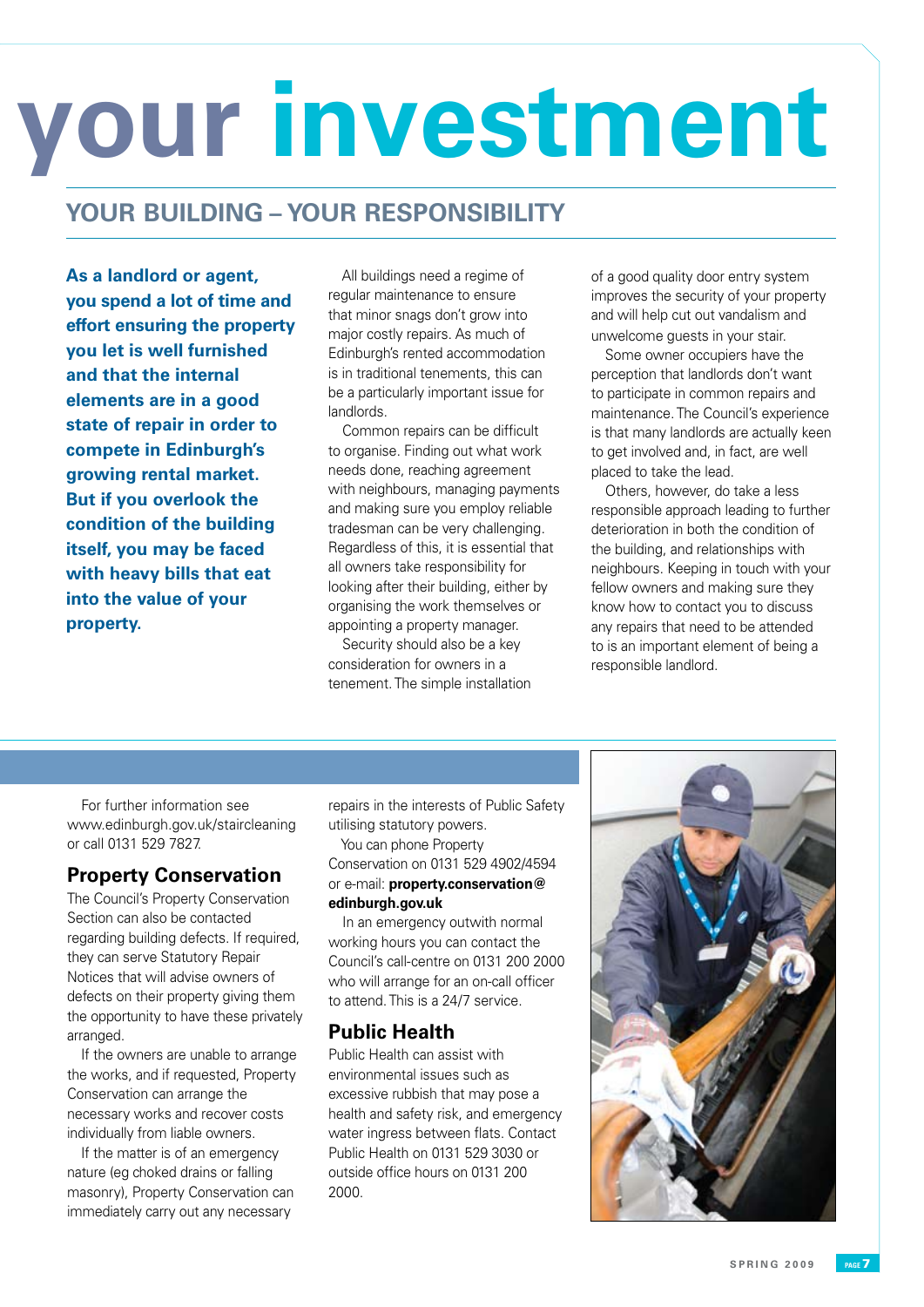### **NEW LANDLORD CHECKLIST.**

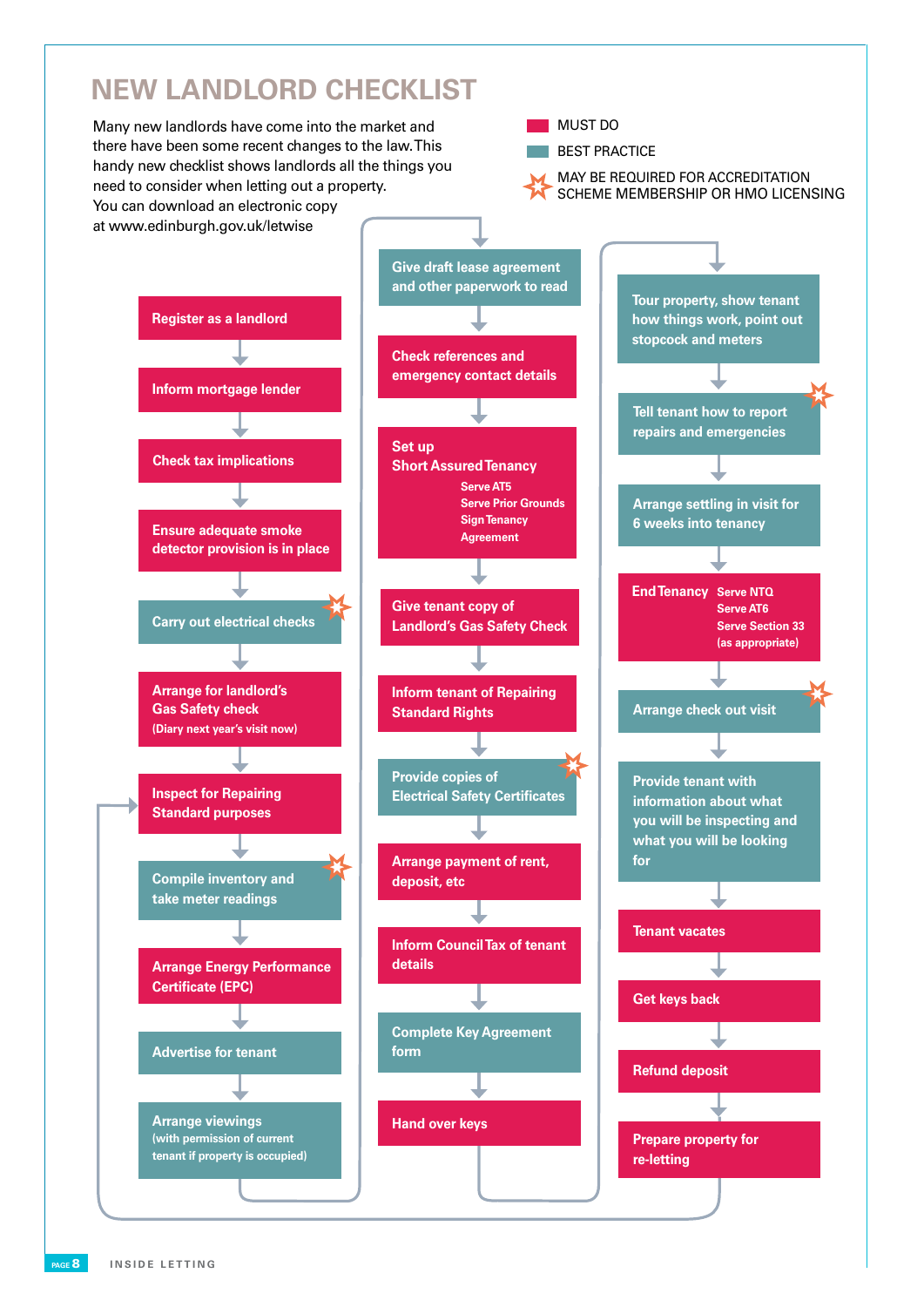

#### Letwise offer a programme of training and briefing events for private landlords in Edinburgh. These courses are designed to inform landlords about the various aspects of property and tenancy management and to update on any changes which impact on the private rented market.

#### Training Sessions: July to September 2009

#### TRAINING SESSIONS AT A GLANCE **Resolving Conflicts Positively**

**Letwise** 

#### JULY

- **e** Resolving Conflicts Positively Thursday 2 July 5.45pm to 9.00pm Business Centre, City Chambers
- **Dealing with Deposits**  Thursday 9 July, 5.45pm to 9.00pm European Room, City Chambers
- **Safety Requirements for your Property**  Thursday 16 July, 1.00pm to 4.00pm Contract Heating, 2B Bankhead Crossway South
- **e** Finance Matters Thursday 23 July, 1.00pm to 3.30pm European Room, City Chambers

#### **SEPTEMBER**

- **e** Tenancy Agreements Tuesday 8 September, 1.00pm to 4.00pm Main Council Chamber, City Chambers
- **The Law of Repairs**  Wednesday 9 September, 1.00pm to 3.30pm European Room, City Chambers
- **Safety Requirements for your Property**  Thursday 10 September, 1.00pm to 4.00pm Contract Heating, 2B Bankhead Crossway South
- **e** Recovery of Possession Tuesday 29 September, 1.00pm to 4.00pm European Room, City Chambers

Thursday 2 July 2009, 5.45pm to 9.00pm Venue: Business Centre, City Chambers, High Street, Edinburgh EH1 1YJ

This course will explore techniques for resolving conflicts to everyone's satisfaction. Typical disputes between landlord/tenant and tenant/neighbours will be examined and delegates will learn straightforward practical techniques for helping to ensure conflicts are handled productively.

#### **Course objectives**

By the end of the course delegates will:

- be aware of how conflicts arise:
- have a better understanding of how conflicts escalate;
- be aware of how not to make conflicts worse;
- be familiar with some constructive negotiating techniques;
- be familiar with some practical skills for handling conflicts positively; and
- be aware of how mediation can help.

#### **Is it for you?**

This course is suitable for all private landlords and letting agents.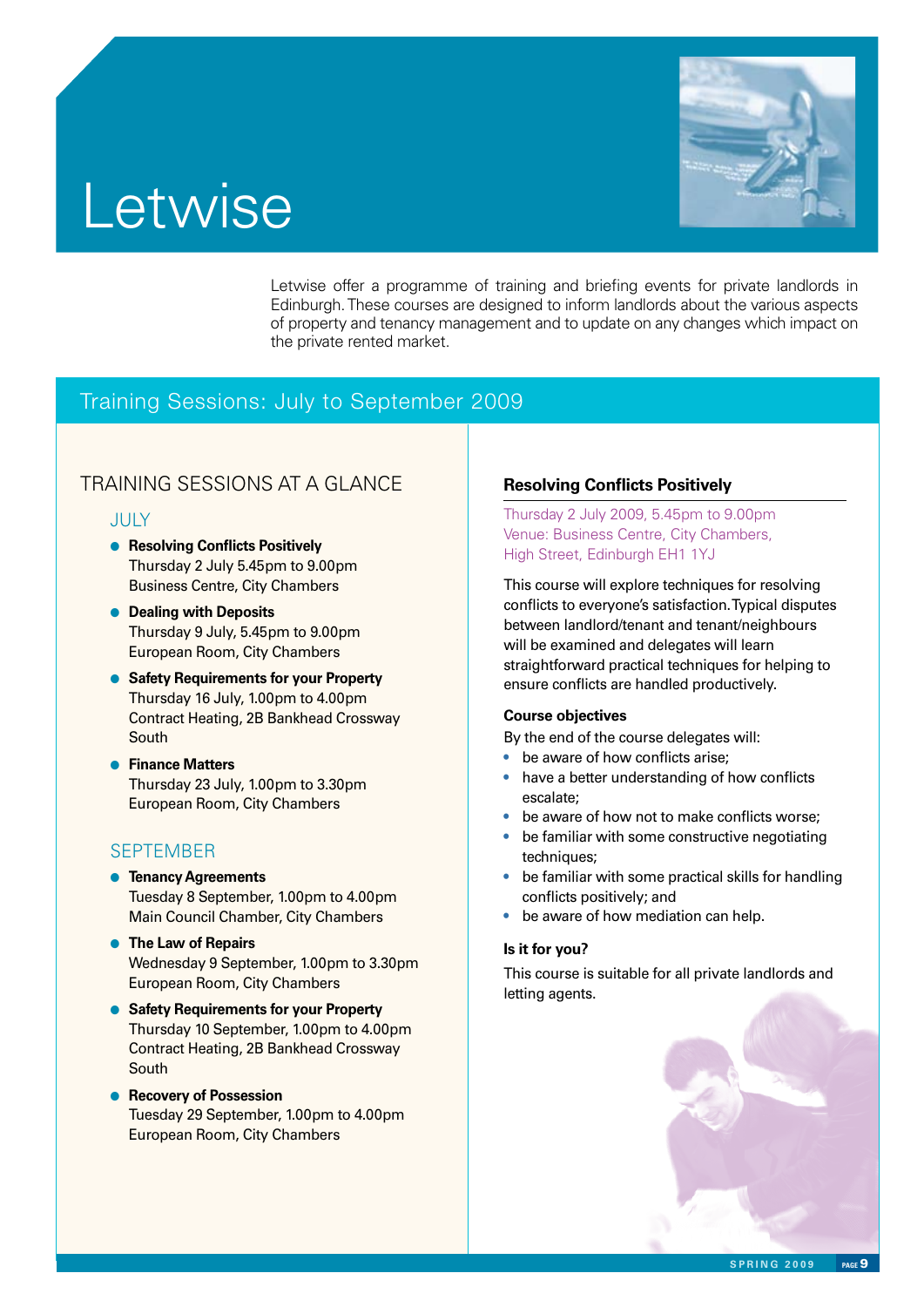#### **Dealing with Deposits**

#### Thursday 9 July 2009, 5.45pm to 9.00pm Venue: European Room, City Chambers, High Street, Edinburgh EH1 1YJ

This course will cover best practice when dealing with tenants' deposits and will address the many varied problems relating to creating holding deposits and making deductions from security deposits. Other aspects covered will include dealing with guarantors and distance selling regulations.

#### **Course objectives**

By the end of the course delegates will:

- understand the legal implications if they let a property without the tenants actually viewing the property (Distance Selling Regulations);
- understand the legalities and implications of requesting a rent guarantor;
- understand the legal requirements around deposits; and
- be aware of how to deal with disputes around deposits.

#### **Is it for you**?

This course is beneficial both for newcomers to the private renting business and experienced landlords and letting agents alike.

#### **Safety Requirements for your Property**

Thursday 16 July 2009, 1.00pm to 4.00pm Venue: Contract Heating, 2B Bankhead Crossway South, Edinburgh EH11 4EX

This course, delivered by Contract Heating (members of NICEIC, the Fire Protection Association and Gas Safe Register™ approved) will give delegates practical experience on how to identify problems and faults within their property in relation to heating systems, water supplies and electrical systems. It will also show delegates how to read various safety certificates and identify what needs to be actioned.

#### **Course objectives**

By the end of the course delegates will:

- have gained practical experience on identifying problems and faults within their property;
- have an awareness of what is required to provide safe accommodation for their tenants;
- know what procedures to follow in a gas emergency; and
- understand how to read safety certificates and identify any actions that are required to be taken.

#### **Is it for you?**

This course is intended for both new and experienced landlords and letting agents. Please note as this is a workshop based, practical course, numbers are limited to eight delegates per course. It is advised that you book early!

All of these courses are free of charge. You can book a place by contacting Letwise on 0131 529 7454 or e-mailing: **letwise@edinburgh.gov.uk**

For further information about these courses or future training events, contact our Training and Development Officer, Rachel Fleming on 0131 529 2177 or e-mail: **rachel.fleming@edinburgh.gov.uk**

#### CANCELLATION POLICY

If delegates fail to cancel their place on a course, and subsequently do not attend, their place(s) on future courses for the advertised quarter **may** be cancelled and offered to someone else on the waiting list, in order to maximise capacity and make courses as cost effective as possible. This does not prevent delegates from booking on courses within the next advertised quarter.

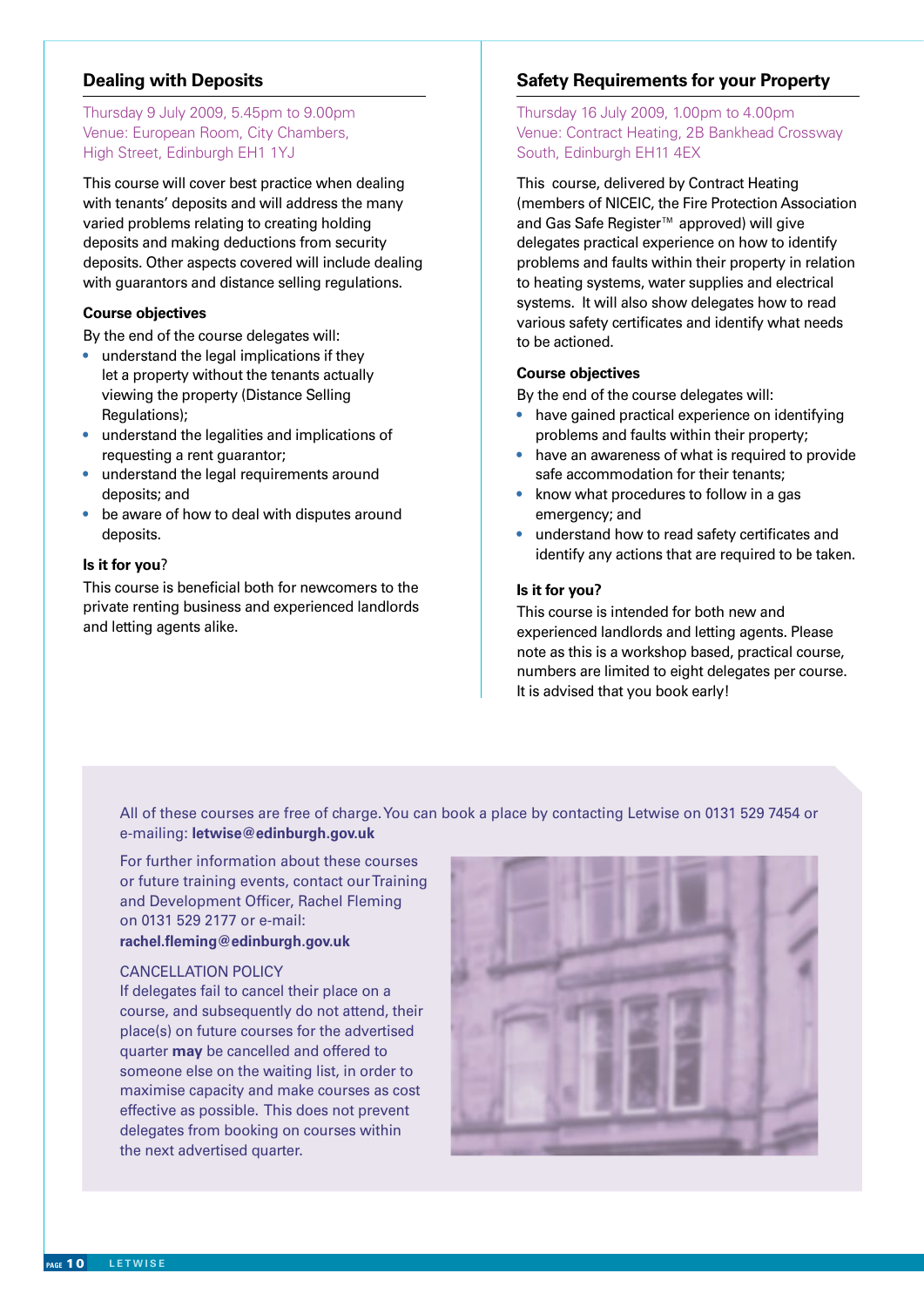#### **Finance Matters**

#### Thursday 23 July 2009, 1.00pm to 3.30pm Venue: European Room, City Chambers, Edinburgh

This course will give an overview of the issues which should be considered when buying, renting and disposing of property in order to maximise the benefits of current tax legislation. It will also cover how to maintain effective financial and book-keeping records.

#### **Course objectives**

By the end of the course delegates will be able to:

- understand the implications of current taxation legislation as it affects landlords;
- understand the most effective ways to structure finances to maximise benefits; and
- understand how to maintain effective financial and bookkeeping records.

#### **Is it for you?**

This course is aimed at both new and experienced landlords and letting agents or those considering how to maximise tax benefits from current legislation and those who would like more information on effective bookkeeping.

#### **Tenancy Agreements**

Tuesday 8 September 2009, 1.00pm to 4.00pm Venue: Main Council Chamber, City Chambers, High Street, Edinburgh EH1 1YJ

This course will identify the key elements for inclusion in tenancy agreements, and suggest good practice issues in establishing assured and short assured tenancies.

#### **Course objectives**

By the end of this course delegates will:

- be aware of the legal requirements and pitfalls in creating assured and short assured tenancies;
- be aware of unfair contract terms in leases and how to avoid these;
- be aware of the legal rights and obligations of landlords and tenants;
- understand what action can be taken against tenants if things go wrong; and
- be aware of what could be construed as harassment.

#### **Is it for you?**

This course is intended for private landlords and letting agents involved in creating tenancy agreements whether let to individuals/families or shared occupancy. It is intended to cover assured and short assured tenancies, and is not intended to address resident landlords or protected tenancies.

#### **The Law of Repairs**

Wednesday 9 September 2009, 1.00pm to 3.30pm Venue: European Room, City Chambers, High Street, Edinburgh EH1 1YJ

This course will look at the rights and duties landlords and tenants have in cases of disrepair and where these rights and duties come from.

#### **Course objectives**

By the end of this session delegates will:

- be aware of statutory and common law repairing obligations;
- understand the requirements of the Repairing Standard;
- be aware of how the Private Rented Housing Panel operates; and
- have an understanding of gas safety, furniture and fire safety regulations, and electrical safety.

#### **Is it for you?**

This course is designed for both new and experienced landlords and letting agents.

#### **Safety Requirements for your Property**

Thursday 10 September 2009, 1.00pm to 4.00pm Venue: Contract Heating, 2B Bankhead Crossway South, Edinburgh EH11 4EX (See the course details on the opposite page)

#### **Recovery of Possession**

Tuesday 29 September 2009, 1.00pm to 3.30pm Venue: European Room, City Chambers, High Street, Edinburgh EH1 1YJ

This course will enable delegates to understand the legal requirements and pitfalls in successfully recovering possession of their property under the assured and short assured tenancy regime.

#### **Course objectives**

By the end of the course delegates will:

- understand the mandatory and discretionary grounds for repossession;
- understand the legal requirements to successfully regain possession at the end of a lease;
- be aware of the notices and procedures required in repossession;
- be aware of what can go wrong when seeking possession, and how to avoid these problems; and
- understand court processes.

#### **Is it for you?**

This course is intended for both new and experienced landlords and letting agents. It is not designed for resident landlords.